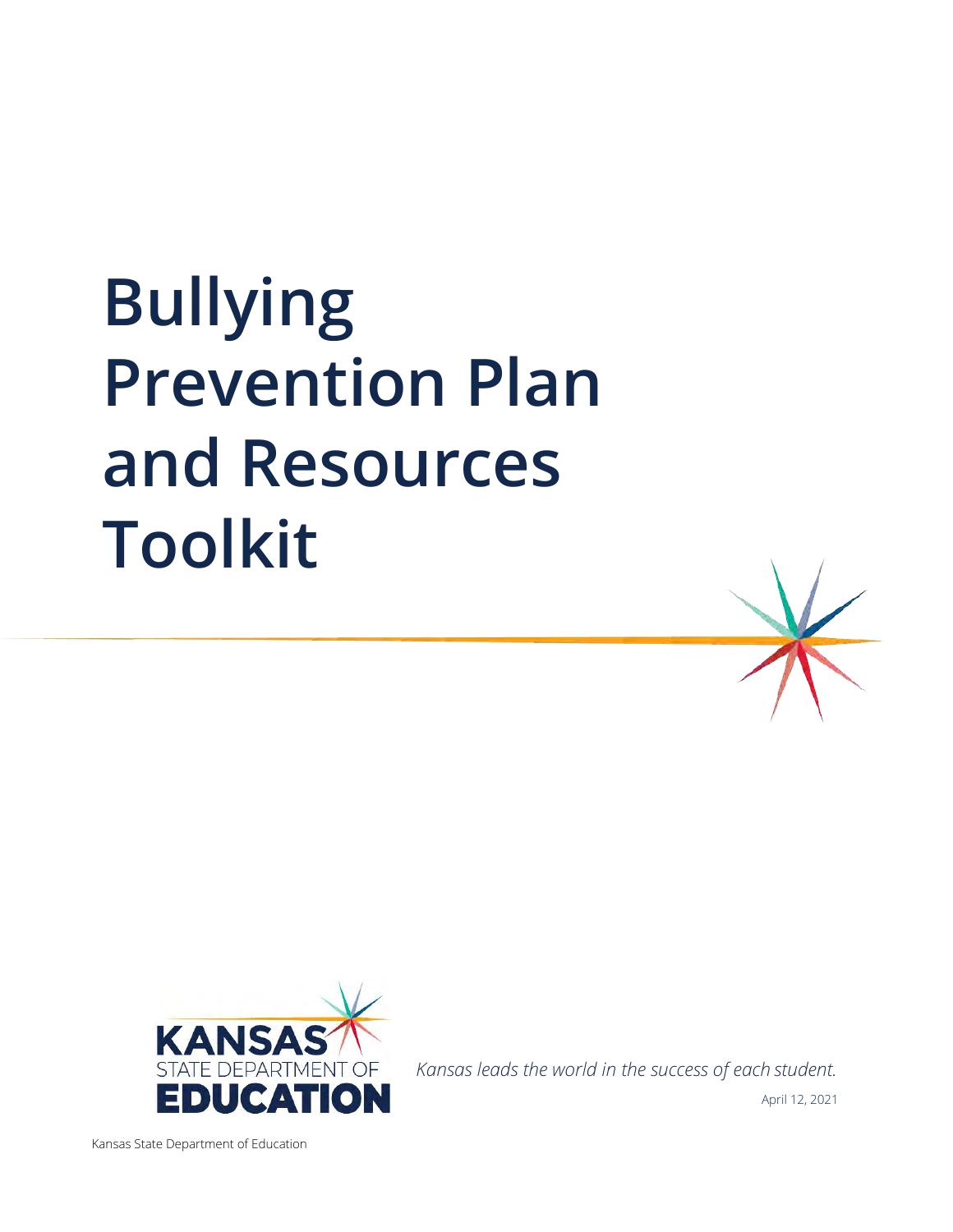

#### **MISSION**

To prepare Kansas students for lifelong success through rigorous, quality academic instruction, career training and character development according to each student's gifts and talents.

## **VISION**

Kansas leads the world in the success of each student.

# **MOTTO**

Kansans Can

# **SUCCESS DEFINED**

A successful Kansas high school graduate has the

- Academic preparation,
- Cognitive preparation,
- Technical skills,
- Employability skills and
- Civic engagement

to be successful in postsecondary education, in the attainment of an industry recognized certification or in the workforce, without the need for remediation.

# **OUTCOMES**

- Social-emotional growth measured locally
- Kindergarten readiness
- Individual Plan of Study focused on career interest
- High school graduation
- Postsecondary success

900 S.W. Jackson Street, Suite 600 Topeka, Kansas 66612-1212

(785) 296-3203 *www.ksde.org*



Jim Porter *jporter@ksde.org*

DISTRICT 2



Melanie Haas *mhaas@ksde.org*

# **LEGISLATIVE LIAISON** DISTRICT 6



Dr. Deena Horst *dhorst@ksde.org*



**VICE CHAIR**

Janet Waugh *jwaugh@ksde.org*

DISTRICT 3



Michelle Dombrosky *mdombrosky@ksde.org*

#### **LEGISLATIVE LIAISON** DISTRICT 7



Ben Jones *bjones@ksde.org*



**KANSAS STATE DEPARTMENT OF EDUCATION**

**COMMISSIONER OF EDUCATION** 



Dr. Randy Watson

**DEPUTY COMMISSIONER** Division of Fiscal and Administrative Services



Dr. S. Craig Neuenswander

**DEPUTY COMMISSIONER** Division of Learning Services



Dr. Brad Neuenswander

The Kansas State Board of Education does not discriminate on the basis of race, color, national origin, sex, disability or age in its programs and activities and provides equal access to any group officially affiliated with the Boy Scouts of America and other designated youth groups. The following person has been designated to handle inquiries regarding the nondiscrimination policies: KSDE General Counsel, Office of General Counsel, KSDE, Landon State Office Building, 900 S.W. Jackson, Suite 102, Topeka, KS 66612, (785) 296-3201.

# **KANSAS STATE BOARD OF EDUCATION**



Ann E. Mah *amah@ksde.org*





Betty Arnold *barnold@ksde.org*



DISTRICT 5

á

6

10

DISTRICT 10



Jim McNiece *jmcniece@ksde.org*





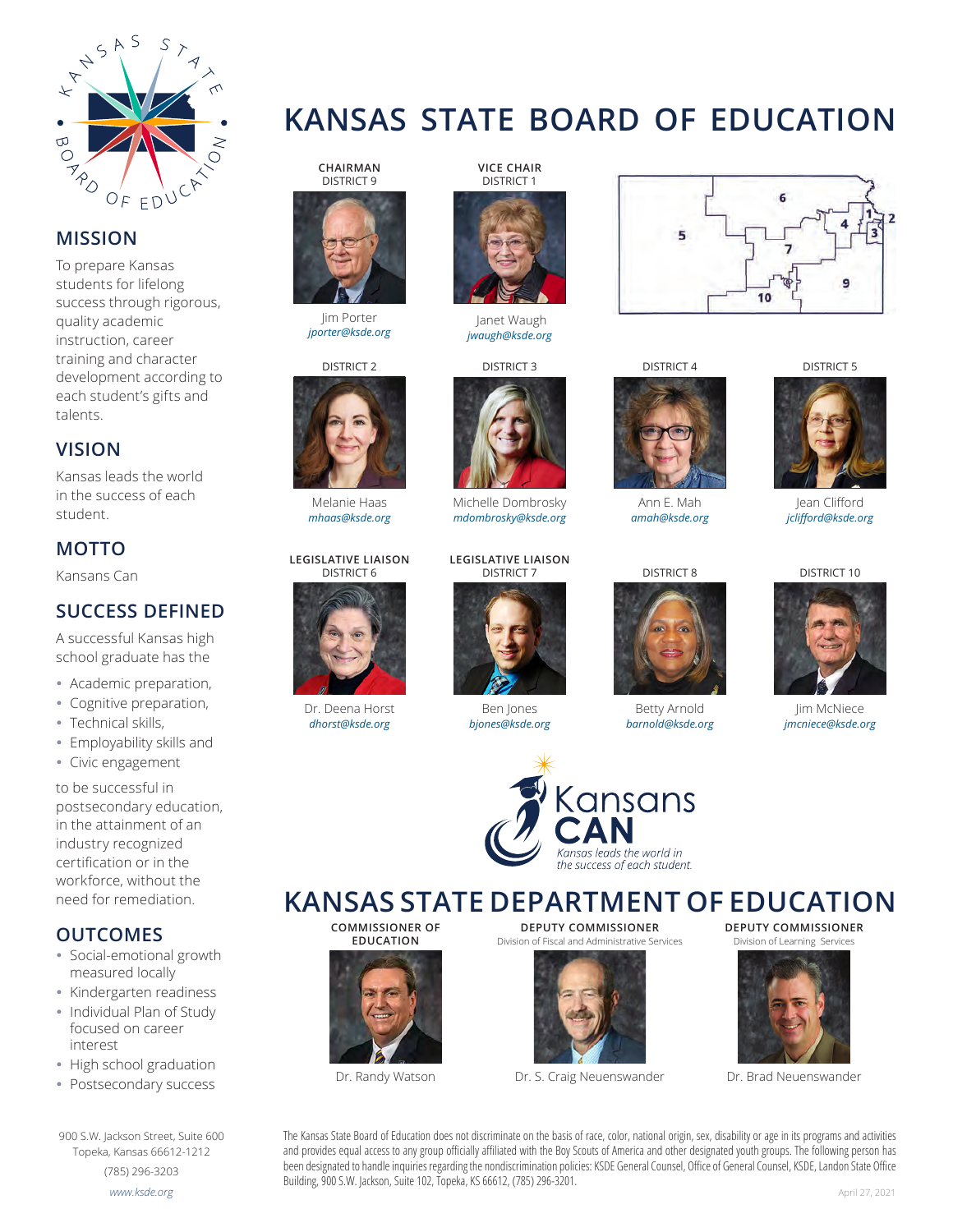# **Bullying Prevention Plan and Resources Toolkit**

The 2008 Kansas State Legislature amended the anti-bullying statute. Effective July 1, 2008, Kansas school districts are required to:

- 1. Adopt and implement a plan to address cyberbullying, and
- 2. Adopt policies prohibiting bullying on school property, in school vehicles, or at school-sponsored activities, and
- 3. Adopt and implement a plan to address bullying, which must include provisions for training and education of staff and students.
- 4. Upon request of a school district, the state board shall assist in the development of a grade appropriate curriculum for character development programs.

## Developing a Plan to Address Bullying

| REQUIREDDISTRICT/BUILDING PAN<br><b>COMPONENTS</b>                                                       | <b>NOT</b><br><b>STARTED</b> | IN- | PROCESS PERSON(S) RESPONSIBL | <b>TIMELINE</b> | <b>COMPLETE</b> | ACTIONS NEEDED TO COPLETE THE PLAN |
|----------------------------------------------------------------------------------------------------------|------------------------------|-----|------------------------------|-----------------|-----------------|------------------------------------|
| District/building plan addresses<br>cyberbullying                                                        |                              |     |                              |                 |                 |                                    |
| Plan prohibits bullying on district<br>property, in district vehicles, and at<br>school-sponsored events |                              |     |                              |                 |                 |                                    |
| District/building plan includes an<br>articulated PK-12 staff development<br>plan                        |                              |     |                              |                 |                 |                                    |
| District/building plan includes an<br>articulated PK-12 education plan for<br>students                   |                              |     |                              |                 |                 |                                    |
| District/building plans are accessible to<br>the public via websites, handbooks, etc.                    |                              |     |                              |                 |                 |                                    |

#### Suggested Resources:

Kansas Association of School Boards (KASB)

• [Model Bullying Plan: https://www.ksde.org/Agency/Division](https://www.ksde.org/Agency/Division-of-Learning-Services/Special-Education-and-Title-Services/Early-Childhood/Blue-Ribbon-Taskforce-on-Bullying)[of-Learning-Services/Special-Education-and-Title-](https://www.ksde.org/Agency/Division-of-Learning-Services/Special-Education-and-Title-Services/Early-Childhood/Blue-Ribbon-Taskforce-on-Bullying)[Services/Early-Childhood/Blue-Ribbon-Taskforce-on-](https://www.ksde.org/Agency/Division-of-Learning-Services/Special-Education-and-Title-Services/Early-Childhood/Blue-Ribbon-Taskforce-on-Bullying)[Bullying](https://www.ksde.org/Agency/Division-of-Learning-Services/Special-Education-and-Title-Services/Early-Childhood/Blue-Ribbon-Taskforce-on-Bullying)

ASCA, NAESP, NASP, NASRO, NASSP, and SSWAA National School Climate Center: • • Twitter Safety and Security:

Teaching Tolerance:

- Bullying Basics[: https://www.tolerance.org/professional](https://www.tolerance.org/professional-development/bullying-basics)[development/bullying-basics](https://www.tolerance.org/professional-development/bullying-basics)
- Building a Plan[: https://www.tolerance.org/learning](https://www.tolerance.org/learning-plan/using-the-learning-plan-builder)[plan/using-the-learning-plan-builder](https://www.tolerance.org/learning-plan/using-the-learning-plan-builder)

• [A F](https://www.nasponline.org/resources-and-publications/resources-and-podcasts/school-climate-safety-and-crisis/school-violence-resources/bullying-prevention)ramework for Safe and Successful Schools • State Policies on Climate and Bullying Prevention Efforts: https://help.twitter.com/en/safety-and-security#abuse

[https://www.schoolclimate.org/themes/schoolclimate/asset](https://www.schoolclimate.org/themes/schoolclimate/assets/pdf/policy/policy_brief.pdf)  s/pdf/policy/policy\_brief.pdf

#### Social Media:

- Facebook Prevention Hu[b:](https://www.facebook.com/safety/bullying) <https://www.facebook.com/safety/bullying>
- 

Kansas State Department of Education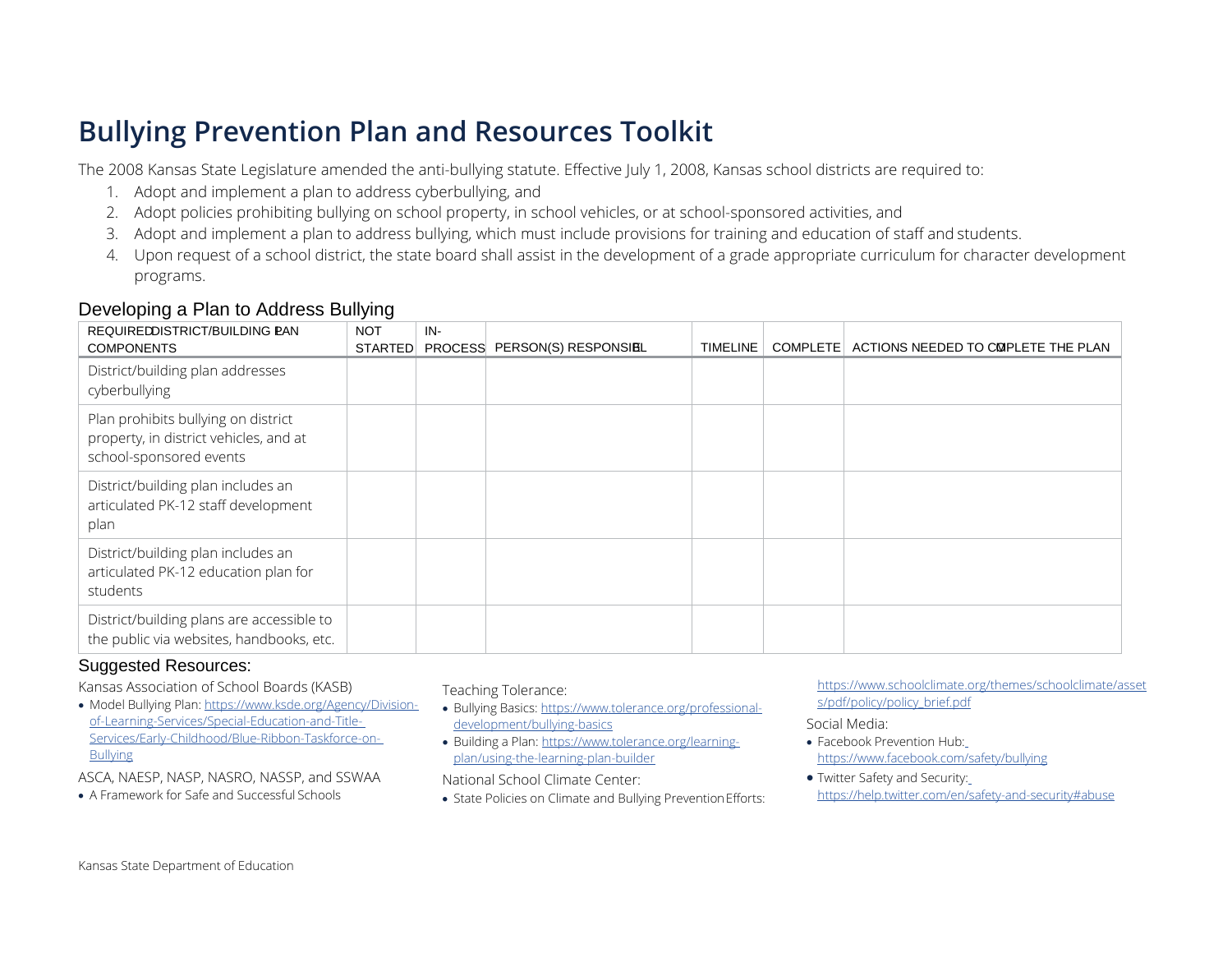## Building Adult Capacity to Change Climate and Culture

*"To promote students' social and emotional competence, it's important for schools to simultaneously foster a supportive staff environment that cultivates the social and emotional competence and capacity of the adults in the building."* -Collaborative for Academic and Social-Emotional Learning (CASEL)

| SUGGESTED DISTRICT/BUILDING PLAN                                                               | <b>NOT</b>     | $IN-$          |                       |                 |                 |                                     |
|------------------------------------------------------------------------------------------------|----------------|----------------|-----------------------|-----------------|-----------------|-------------------------------------|
| <b>COMPONENTS</b>                                                                              | <b>STARTED</b> | <b>PROCESS</b> | PERSON(S) RESPONSIBLE | <b>TIMELINE</b> | <b>COMPLETE</b> | ACTIONS NEEDED TO COMPLETE THE PLAN |
| Bullying professional development<br>includes a strand on adult SEL.                           |                |                |                       |                 |                 |                                     |
| Staff demonstrate an understanding of<br>trauma informed practices.                            |                |                |                       |                 |                 |                                     |
| Disciplinary practices include<br>opportunities for students to<br>mend/restore relationships. |                |                |                       |                 |                 |                                     |
| Adults and students demonstrate<br>understanding and acceptance of<br>enumerated groups.       |                |                |                       |                 |                 |                                     |
| Adults and students demonstrate<br>understanding and acceptance of<br>enumerated groups.       |                |                |                       |                 |                 |                                     |
| A school mental health team is in place<br>supports and monitors anti-bullying<br>efforts. *   |                |                |                       |                 |                 |                                     |

#### Suggested Resources:

CASEL

- [Strengthening Adult SEL \(brief\): https://casel.org/wp-content/uploads/2019/11/SEL-Trends-7-11182019.pdf](https://casel.org/wp-content/uploads/2019/11/SEL-Trends-7-11182019.pdf)
- [Strengthening Adult SEL: https://schoolguide.casel.org/focus-area-2/overview/](https://schoolguide.casel.org/focus-area-2/overview/)
- [The Heart of Learning and Teaching: https://www.k12.wa.us/sites/default/files/public/compassionateschools/pubdocs/theheartoflearningandteaching.pdf](https://www.k12.wa.us/sites/default/files/public/compassionateschools/pubdocs/theheartoflearningandteaching.pdf) ○ [Book Study Guide: https://ksdetasn.org/resources/1503](https://ksdetasn.org/resources/1503)

Trevor Project

• [National Survey on LGBTQ Youth and Mental Health \(2019\):https://www.thetrevorproject.org/wp-content/uploads/2019/06/The-Trevor-Project-National-Survey-Results-2019.pdf](https://www.thetrevorproject.org/wp-content/uploads/2019/06/The-Trevor-Project-National-Survey-Results-2019.pdf)

\* [Establishing School Counselors as Leaders in Bullying Curriculum Delivery:](https://www.ksde.org/Establishing%20School%20Counselors%20as%20Leaders%20in%20Bullying%20Curriculum%20Delivery)<https://journals.sagepub.com/doi/abs/10.1177/2156759X18778781?journalCode=pcxa>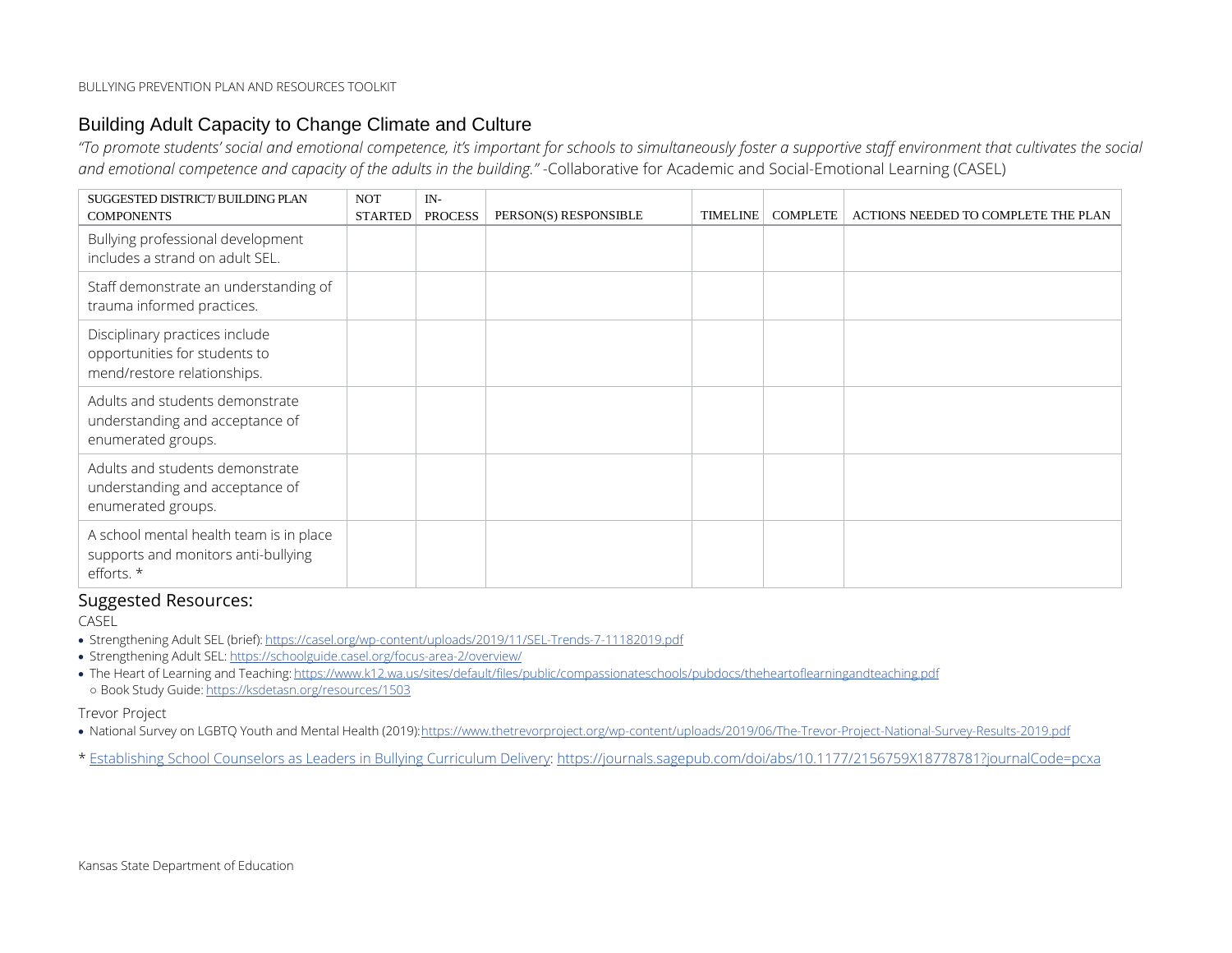## Curriculum and Instructional Resources

*"Competencies cannot be absorbed through the normal school structure without purposeful instruction."* – Kansans Can Competency Framework

| SUGGESTED DISTRICT/BUILDING PLAN<br><b>COMPONENTS</b>                                                     | <b>NOT</b><br><b>STARTED</b> | IN-<br><b>PROCESS</b> | PERSON(S) RESPONSIBLE | <b>TIMELINE</b> | <b>COMPLETE</b> | ACTIONS NEEDED TO COMPLETE THE PLAN |
|-----------------------------------------------------------------------------------------------------------|------------------------------|-----------------------|-----------------------|-----------------|-----------------|-------------------------------------|
| Grade level SECD standards have been<br>reviewed and are embedded across the<br>curriculum                |                              |                       |                       |                 |                 |                                     |
| An evidence-based social-emotional<br>learning curriculum has been selected<br>and implemented            |                              |                       |                       |                 |                 |                                     |
| Bullying prevention practices and<br>interventions are evidenced within a 3-<br>tiered system of supports |                              |                       |                       |                 |                 |                                     |
| Bullying awareness and prevention<br>resources have been made available to<br>families and community      |                              |                       |                       |                 |                 |                                     |

#### Suggested Resources:

KSDE

• Kansas Social, Emotional and Character Development Model Standards:

https:/[/www.ksde.org/Portals/0/CSAS/Content Area \(M-](http://www.ksde.org/Portals/0/CSAS/ContentArea(M-)Z)/School Counseling/SocEmotCharDev/Kansas SECD Model Standards Revised July 2018.pdf?ver=2018-07-12- 114624-670

• School Counseling Standard[s:](https://www.ksde.org/Portals/0/CSAS/Content%20Area%20(M-Z)/School%20Counseling/Soc_Emot_Char_Dev/Kansas%20SECD%20Model%20Standards%20Revised%20July%202018.pdf?ver=2018-07-12-114624-670) [https://www.ksde.org/Portals/0/CSAS/Content%20Area%2](https://www.ksde.org/Portals/0/CSAS/Content%20Area%20(M-Z)/School%20Counseling/Soc_Emot_Char_Dev/Kansas%20SECD%20Model%20Standards%20Revised%20July%202018.pdf?ver=2018-07-12-114624-670)  [0\(M-](https://www.ksde.org/Portals/0/CSAS/Content%20Area%20(M-Z)/School%20Counseling/Soc_Emot_Char_Dev/Kansas%20SECD%20Model%20Standards%20Revised%20July%202018.pdf?ver=2018-07-12-114624-670)

[Z\)/School%20Counseling/SocEmotCharDev/Kansas%20](https://www.ksde.org/Portals/0/CSAS/Content%20Area%20(M-Z)/School%20Counseling/Soc_Emot_Char_Dev/Kansas%20SECD%20Model%20Standards%20Revised%20July%202018.pdf?ver=2018-07-12-114624-670) [SECD%20Model%20Standards%20Revised%20July%2020](https://www.ksde.org/Portals/0/CSAS/Content%20Area%20(M-Z)/School%20Counseling/Soc_Emot_Char_Dev/Kansas%20SECD%20Model%20Standards%20Revised%20July%202018.pdf?ver=2018-07-12-114624-670) [18.pdf?ver=2018-07-12-114624-670](https://www.ksde.org/Portals/0/CSAS/Content%20Area%20(M-Z)/School%20Counseling/Soc_Emot_Char_Dev/Kansas%20SECD%20Model%20Standards%20Revised%20July%202018.pdf?ver=2018-07-12-114624-670) 

#### CASEL

- [Guide to Effective Social and Emotional Learning](https://casel.org/wp-content/uploads/2016/01/2013-casel-guide.pdf) [Programs: https://casel.org/wp](https://casel.org/wp-content/uploads/2016/01/2013-casel-guide.pdf)[content/uploads/2016/01/2013-casel-guide.pdf](https://casel.org/wp-content/uploads/2016/01/2013-casel-guide.pdf)
- Three Signature SEL Practices for the Classroom:

[https://schoolguide.casel.org/uploads/2019/01/tool](https://schoolguide.casel.org/uploads/2019/01/tool-three-signature-sel-practices-for-the-classroom-1.pdf)[three-signature-sel-practices-for-the-classroom-1.pdf](https://schoolguide.casel.org/uploads/2019/01/tool-three-signature-sel-practices-for-the-classroom-1.pdf) 

Kansans Can Competency Framework

- • Teaching the Skills that Matter at Home Self-Regulatio[n:](http://researchcollaboration.org/uploads/AssertivenessResourcesForHomeLearning.pdf)  [http://researchcollaboration.org/uploads/AssertivenessRe](http://researchcollaboration.org/uploads/AssertivenessResourcesForHomeLearning.pdf)  [sourcesForHomeLearning.pdf](http://researchcollaboration.org/uploads/AssertivenessResourcesForHomeLearning.pdf)
- Teaching the Skills that Matter at Home Self-Efficac[y:](https://schoolguide.casel.org/uploads/2019/01/tool-three-signature-sel-practices-for-the-classroom-1.pdf) [https://schoolguide.casel.org/uploads/2019/01/tool](https://schoolguide.casel.org/uploads/2019/01/tool-three-signature-sel-practices-for-the-classroom-1.pdf)[three-signature-sel-practices-for-the-classroom-1.pdf](https://schoolguide.casel.org/uploads/2019/01/tool-three-signature-sel-practices-for-the-classroom-1.pdf)
- Teaching the Skills that Matter at Home Assertiveness
- Teaching the Skills that Matter at Home Conflict Management

TASN

• Menu of Support[s:](https://www.ksdetasn.org/competency/menu-of-supports) <https://www.ksdetasn.org/competency/menu-of-supports>

 Social and Emotional Learning and Bullying Prevention:

• Trauma, Toxic Stress and Caregiver Wellbein[g:](https://www.ksdetasn.org/resources/2690) <https://www.ksdetasn.org/resources/2690> ○ Facilitation guid[e:](https://www.ksdetasn.org/resources/2689)

<https://www.ksdetasn.org/resources/2689>

Kansas Parent Information Resource Center (KPIRC)

• Bullying What Families Need to Kno[w:](https://ksdetasn.s3.amazonaws.com/uploads/resource/upload/397/bullying.pdf) [https://ksdetasn.s3.amazonaws.com/uploads/resource/u](https://ksdetasn.s3.amazonaws.com/uploads/resource/upload/397/bullying.pdf) [pload/397/bullying.pdf](https://ksdetasn.s3.amazonaws.com/uploads/resource/upload/397/bullying.pdf)

#### Families Together

- ACES's and Resiliency:
- https:/[/www.ksdetasn.org/resources/215](http://www.ksdetasn.org/resources/215)
- Stress and Childhoo[d:](https://www.ksdetasn.org/resources/2117) <https://www.ksdetasn.org/resources/2117>

#### MTSS

• Resources[: https://www.ksdetasn.org/mtss/kansas-multi](https://www.ksdetasn.org/mtss/kansas-multi-tier-system-of-supports-and-alignment)[tier-system-of-supports-and-alignment](https://www.ksdetasn.org/mtss/kansas-multi-tier-system-of-supports-and-alignment)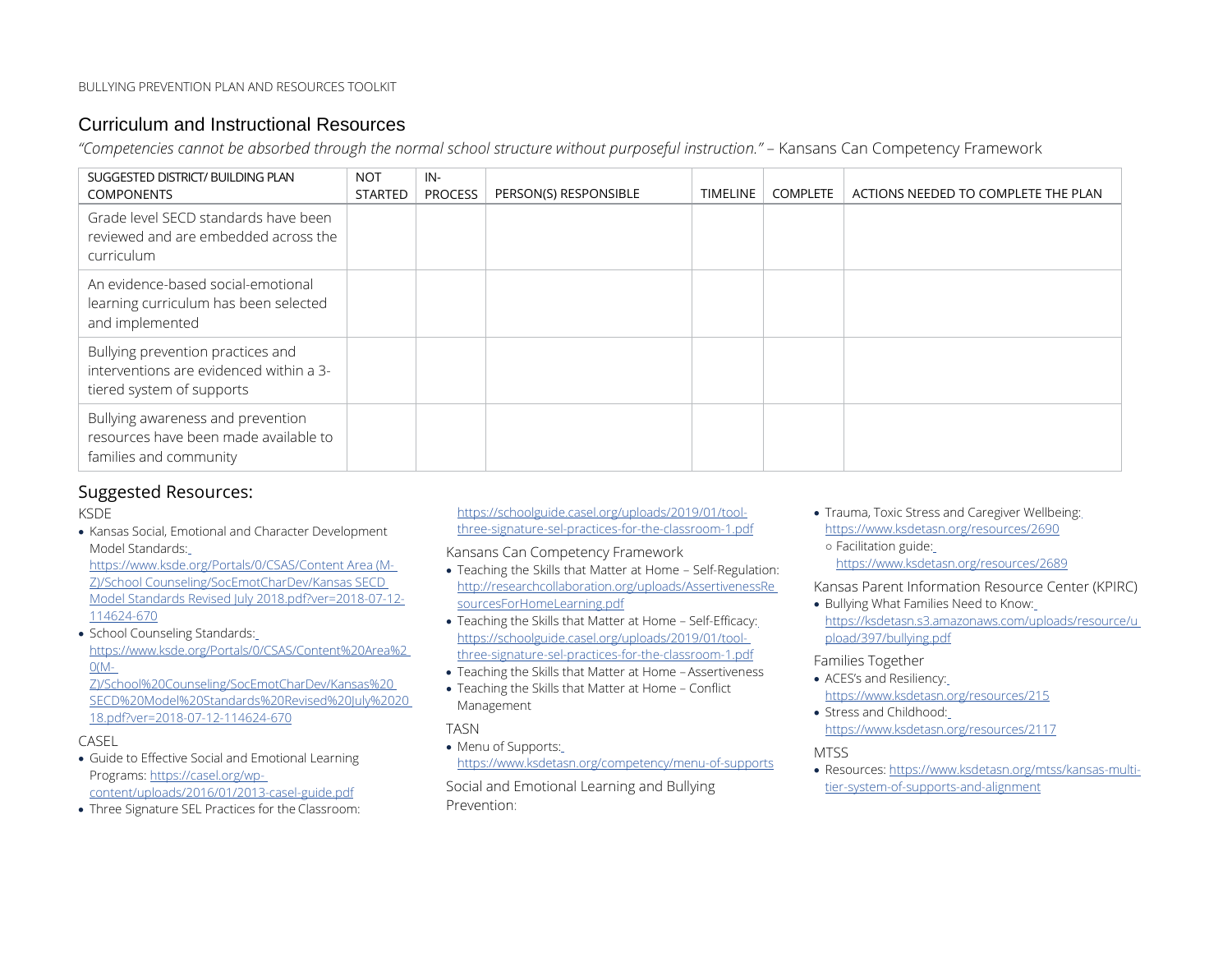# **Measuring Social-Emotional Learning Locally**

*"Kansas school districts' missions reflect the Kansas State Board of Education's (KSDE) vision of preparing successful high school graduates. These districts locally measure progress toward achievement of the State Board of Education's social-emotional outcome and goal of each student developing the social, emotional and character competencies that promote learning and success in life."* – Kansans Can Star Recognition System

| SUGGESTED DISTRICT/ BUILDING PLAN<br><b>COMPONENTS</b>                                                                             | <b>NOT</b><br>STARTED | IN-<br><b>PROCESS</b> | PERSON(S) RESPONSIBLE | <b>TIMELINE</b> | <b>COMPLETE</b> | ACTIONS NEEDED TO COMPLETE THE PLAN |
|------------------------------------------------------------------------------------------------------------------------------------|-----------------------|-----------------------|-----------------------|-----------------|-----------------|-------------------------------------|
| A school climate measure has been<br>adopted/developed.                                                                            |                       |                       |                       |                 |                 |                                     |
| Multiple stakeholder groups participate<br>in climate surveys (students, parents,<br>staff, community).                            |                       |                       |                       |                 |                 |                                     |
| A variety of data sources are used to<br>measure systemic anti-bullying<br>programs.                                               |                       |                       |                       |                 |                 |                                     |
| A process is in place for building<br>leadership teams to analyze data<br>and make data informed<br>adjustments to building plans. |                       |                       |                       |                 |                 |                                     |

#### Suggested Resources:

Kansas State Department of Education

• Measuring Social, Emotional, Character Growth Toolkit

American Institutes for Research:

• Making SEL Work: Ten Practitioner Beliefs[: https://www.air.org/resource/making-sel-assessment-work-ten-practitioner-beliefs](https://www.air.org/resource/making-sel-assessment-work-ten-practitioner-beliefs)

#### National Association of School Psychologists:

• Guidance for Gathering and Using School Climate Data: [https://www.nasponline.org/resources-and-publications/resources-and-podcasts/school-climate-safety-and-crisis/systems-level](https://www.nasponline.org/resources-and-publications/resources-and-podcasts/school-climate-safety-and-crisis/systems-level-prevention/guidance-for-measuring-and-using-school-climate-data)[prevention/guidance-for-measuring-and-using-school-climate-data](https://www.nasponline.org/resources-and-publications/resources-and-podcasts/school-climate-safety-and-crisis/systems-level-prevention/guidance-for-measuring-and-using-school-climate-data)

#### Kansans Can Competency Framework

• Student Competency Assessment Resources: http://www.researchcollaborationsurveys.org/

Kansas Communities That Care Survey

- Conflictual Environment Data Tool:
- Bullying in schools: the state of knowledge and effective intervention